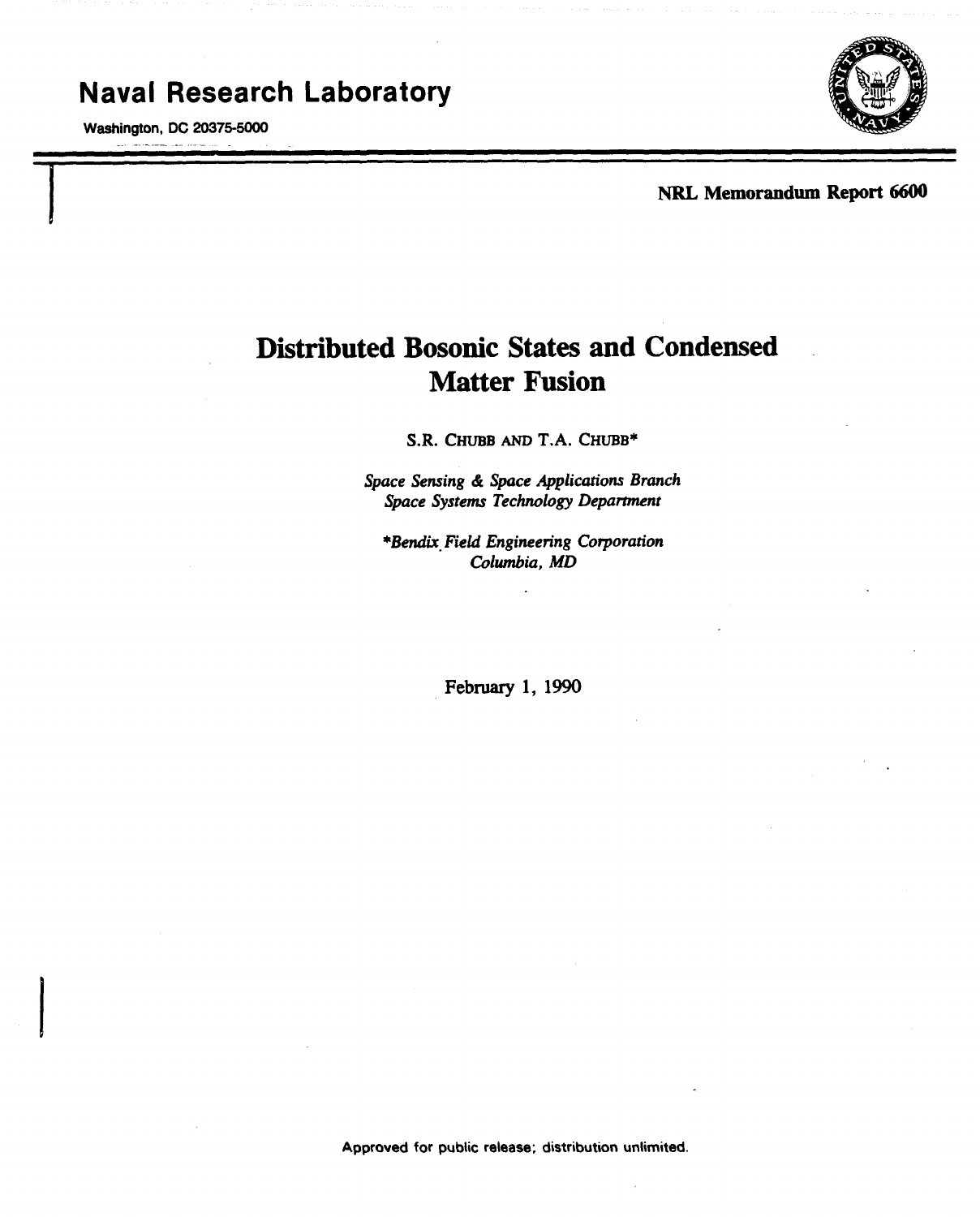| SECURITY CLASSIFICATION OF THIS PAGE |  |  |
|--------------------------------------|--|--|

 $\hat{\mathbf{r}}$ 

i.

 $\sim$ 

 $\Delta$ 

 $\frac{1}{2}$ 

 $\sim$   $\alpha$ 

 $\frac{1}{2}$ 

 $\mathbb{R}^2$ 

 $\mathcal{O}(2\pi)$  and  $\mathcal{O}(2\pi)$  . The set of the set of the set of the  $\mathcal{O}(2\pi)$ 

|                                                                                                                                                                                                       | <b>REPORT DOCUMENTATION PAGE</b>                                                  |                                                                       |                |              | Form Approved<br>OMB No. 0704-0188   |  |
|-------------------------------------------------------------------------------------------------------------------------------------------------------------------------------------------------------|-----------------------------------------------------------------------------------|-----------------------------------------------------------------------|----------------|--------------|--------------------------------------|--|
| 1a. REPORT SECURITY CLASSIFICATION<br>UNCLASSIFIED                                                                                                                                                    |                                                                                   | 1b. RESTRICTIVE MARKINGS                                              |                |              |                                      |  |
| 2a. SECURITY CLASSIFICATION AUTHORITY                                                                                                                                                                 |                                                                                   | 3. DISTRIBUTION/AVAILABILITY OF REPORT                                |                |              |                                      |  |
|                                                                                                                                                                                                       |                                                                                   | Approved for public release; distribution                             |                |              |                                      |  |
| 2b. DECLASSIFICATION / DOWNGRADING SCHEDULE                                                                                                                                                           |                                                                                   | unlimited.                                                            |                |              |                                      |  |
| 4. PERFORMING ORGANIZATION REPORT NUMBER(5)                                                                                                                                                           |                                                                                   | 5. MONITORING ORGANIZATION REPORT NUMBER(S)                           |                |              |                                      |  |
| NRL Memorandum Report 6600                                                                                                                                                                            |                                                                                   |                                                                       |                |              |                                      |  |
| 6a. NAME OF PERFORMING ORGANIZATION                                                                                                                                                                   | 6b OFFICE SYMBOL<br>(if applicable)                                               | 7a. NAME OF MONITORING ORGANIZATION                                   |                |              |                                      |  |
| Naval Research Laboratory                                                                                                                                                                             | Code 8310                                                                         |                                                                       |                |              |                                      |  |
| 6c. ADDRESS (City, State, and ZIP Code)                                                                                                                                                               |                                                                                   | 7b. ADDRESS (City, State, and ZIP Code)                               |                |              |                                      |  |
| Washington, DC 20375-5000                                                                                                                                                                             |                                                                                   |                                                                       |                |              |                                      |  |
| <b>Ba. NAME OF FUNDING / SPONSORING</b><br>ORGANIZATION                                                                                                                                               | <b>8b. OFFICE SYMBOL</b><br>(If applicable)                                       | 9. PROCUREMENT INSTRUMENT IDENTIFICATION NUMBER                       |                |              |                                      |  |
| Bc. ADDRESS (City, State, and ZIP Code)                                                                                                                                                               |                                                                                   | 10. SOURCE OF FUNDING NUMBERS                                         |                |              |                                      |  |
|                                                                                                                                                                                                       |                                                                                   | PROGRAM                                                               | <b>PROJECT</b> | TASK.<br>NO. | WORK UNIT<br>ACCESSION NO.           |  |
|                                                                                                                                                                                                       |                                                                                   | ELEMENT NO.                                                           | NO.            |              |                                      |  |
| 11. TITLE (include Security Classification)                                                                                                                                                           |                                                                                   |                                                                       |                |              |                                      |  |
| Distributed Bosonic States and Condensed Matter Fusion                                                                                                                                                |                                                                                   |                                                                       |                |              |                                      |  |
| 12. PERSONAL AUTHOR(S)                                                                                                                                                                                |                                                                                   |                                                                       |                |              |                                      |  |
| Chubb, S.R. and Chubb, $*$ T.A.                                                                                                                                                                       |                                                                                   |                                                                       |                |              | 15. PAGE COUNT                       |  |
| 13a. TYPE OF REPORT<br>13b. TIME COVERED<br>Final                                                                                                                                                     | FROM 4/89 TO 9/89                                                                 | 14. DATE OF REPORT (Year, Month, Day)<br>1990 February 1              |                |              | 21                                   |  |
| 16. SUPPLEMENTARY NOTATION<br>*Bendix Field Engineering Corporation, Columbia, MD                                                                                                                     |                                                                                   |                                                                       |                |              |                                      |  |
| COSATI CODES<br>17                                                                                                                                                                                    | 18. SUBJECT TERMS (Continue on reverse if necessary and identify by block number) |                                                                       |                |              |                                      |  |
| SUB-GROUP<br><b>FIELD</b><br>GROUP                                                                                                                                                                    |                                                                                   |                                                                       |                |              |                                      |  |
|                                                                                                                                                                                                       | Condensed matter fusion                                                           |                                                                       |                |              |                                      |  |
| 19 ABSTRACT (Continue on reverse if necessary and identify by block number)                                                                                                                           |                                                                                   |                                                                       |                |              |                                      |  |
|                                                                                                                                                                                                       |                                                                                   |                                                                       |                |              |                                      |  |
| We explain how it is possible for deuterons separated by macroscopic distances to interact in a nuclear                                                                                               |                                                                                   |                                                                       |                |              |                                      |  |
| fashion through the formation of a Bose Bloch Condensate (BBC) within a solid. Under suitable conditions,                                                                                             |                                                                                   |                                                                       |                |              |                                      |  |
| the formation of a BBC may lead to nuclear fusion and a variety of heretofore unobserved nuclear processes.                                                                                           |                                                                                   |                                                                       |                |              |                                      |  |
| We examine the application of these ideas to the anomalous heating of Pd through the electrolysis of $D_2O$ and                                                                                       |                                                                                   |                                                                       |                |              |                                      |  |
| LiOD and conclude that only a small concentration of BBC deuterons is required. We also suggest various<br>experiments associated with condensed matter fusion that may provide a test of our theory. |                                                                                   |                                                                       |                |              |                                      |  |
|                                                                                                                                                                                                       |                                                                                   |                                                                       |                |              |                                      |  |
|                                                                                                                                                                                                       |                                                                                   |                                                                       |                |              |                                      |  |
|                                                                                                                                                                                                       |                                                                                   |                                                                       |                |              |                                      |  |
|                                                                                                                                                                                                       |                                                                                   |                                                                       |                |              |                                      |  |
|                                                                                                                                                                                                       |                                                                                   |                                                                       |                |              |                                      |  |
| 20. DISTRIBUTION / AVAILABILITY OF ABSTRACT                                                                                                                                                           |                                                                                   | 21. ABSTRACT SECURITY CLASSIFICATION                                  |                |              |                                      |  |
| <b>WUNCLASSIFIED/UNLIMITED</b><br>$\Box$ SAME AS RPT<br>22a NAME OF RESPONSIBLE INDIVIDUAL                                                                                                            | $\square$ DTIC USERS                                                              | UNCLASSIFIED<br>22b. TELEPHONE (Include Area Code) 22c. OFFICE SYMBOL |                |              |                                      |  |
| Scott R. Chubb                                                                                                                                                                                        |                                                                                   | $(202)$ 767-3233                                                      |                |              | Code 8312.5                          |  |
| DD Form 1473, JUN 86                                                                                                                                                                                  | Previous editions are obsolete.                                                   |                                                                       |                |              | SECURITY CLASSIFICATION OF THIS PAGE |  |

 $S/N$  0102-LF-014-6603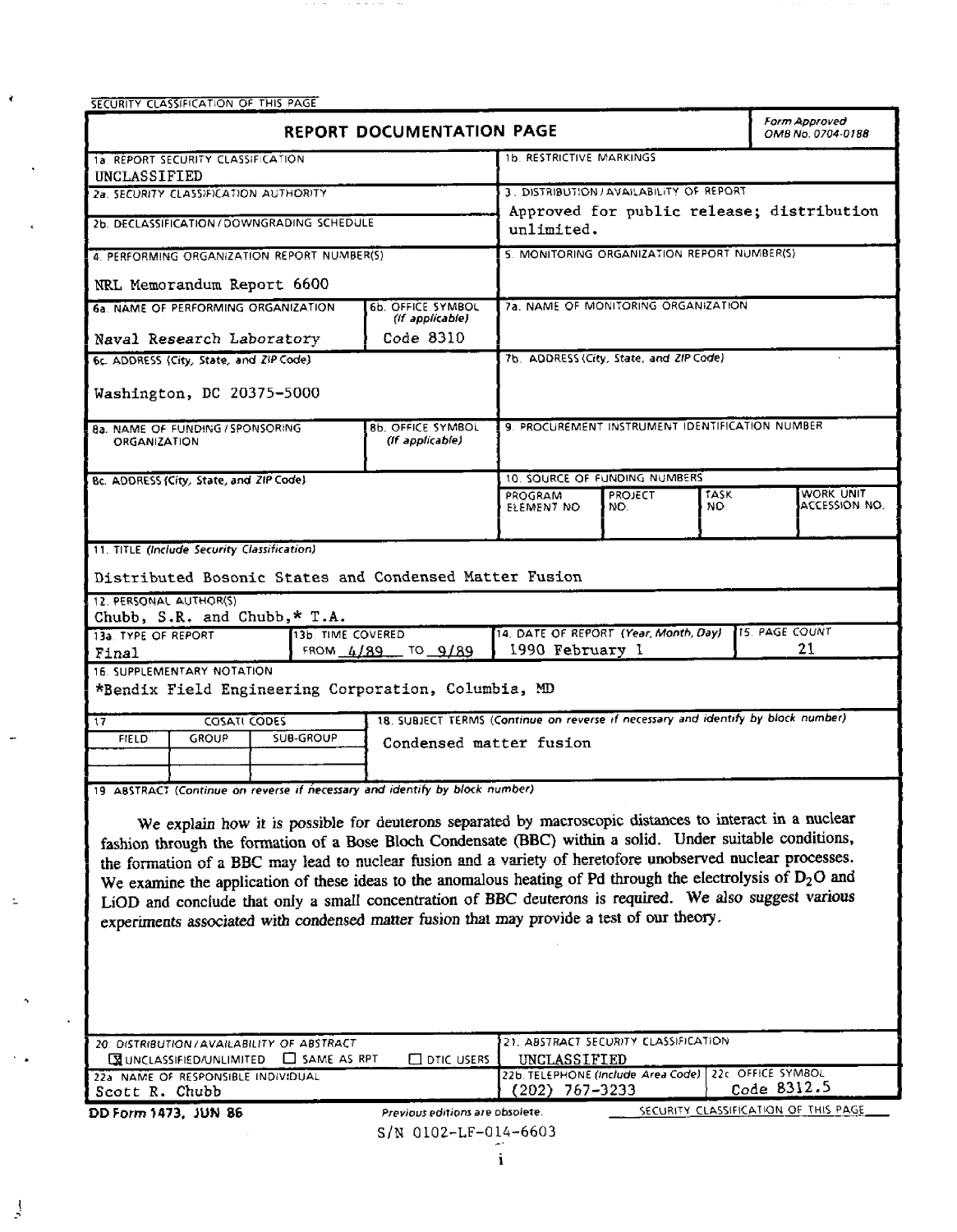## **CONTENTS**

 $\langle a \rangle$ 

 $\sim$ 

 $\sim$   $\ldots$ 

 $\sim$ 

an and

×

 $\sim$  0.0  $\sim$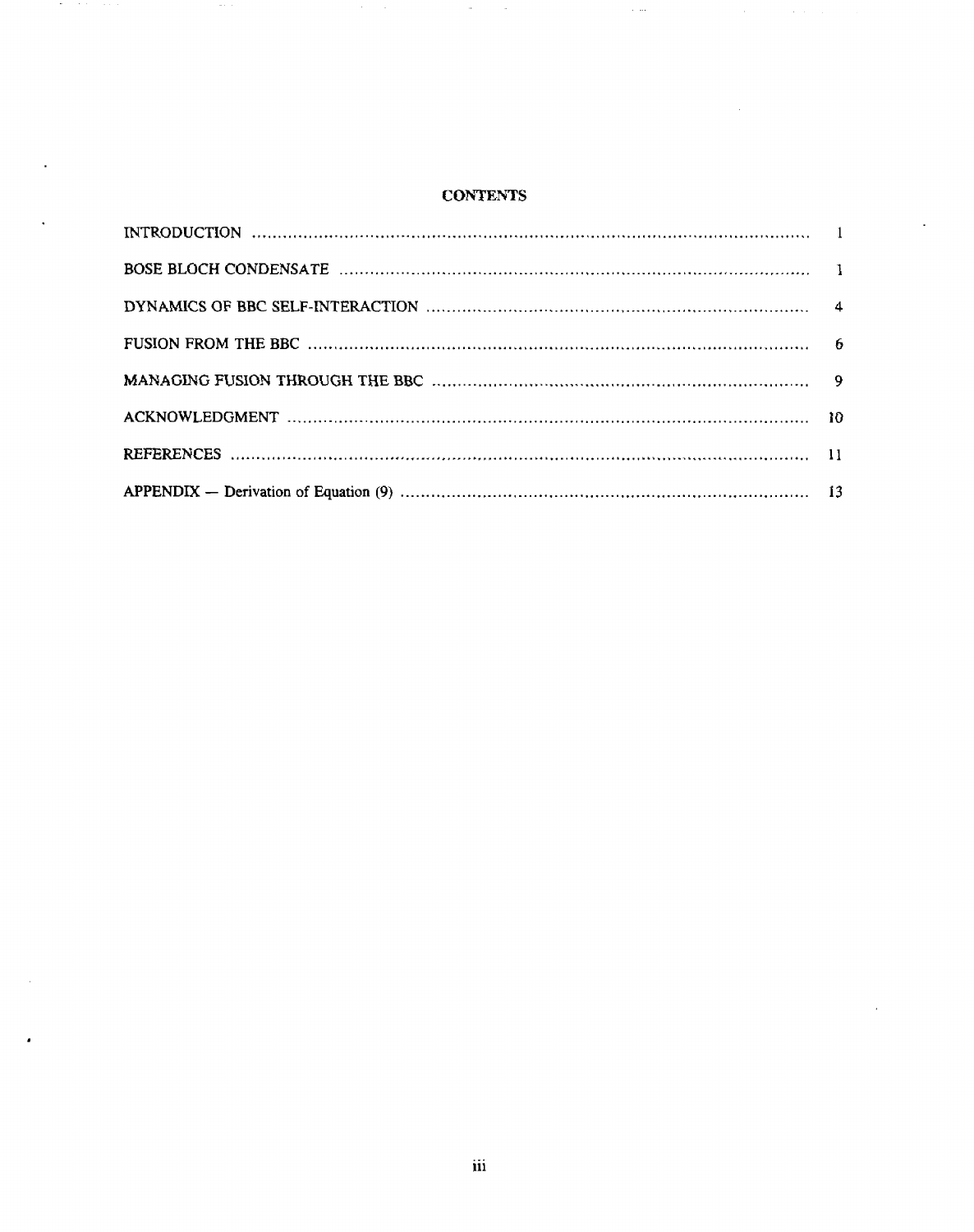### **DISTRIBUTED BOSONIC STATES AND CONDENSED MATTER FUSION**

#### INTRODUCTION

This paper presents a theory of condensed matter fusion $^1$  in crystals based on the periodic potential provided by an ordered lattice and the approximate Bose statistics obeyed by bosons on length scales associated with electrostatic interactions. The resulting nuclear interaction proceeds in a manner that approximately preserves either the initial periodicity of the lattice or the periodicity of a commensurate lattice. Reaction reversibility over timescales associated with electrostatic interaction results in condensed matter fusion being dominated by interactions in which both the products and reactants obey Bose-Einstein statistics. As a result tritium release and  ${}^{3}$ He<sup>++</sup> production should not appear as primary fusion products.

#### BOSE BLOCH CONDENSATE

The key attribute of Bose particles needed is the property that the many body boson wave function possesses positive parity with respect to exchange of single particle wave functions. As a result any number of bosons possessing a given energy can occupy a particular lattice site (which is not the case for fermions). Huge degeneracy can occur within the many body boson wave function. A condition for fusion is that a portion of the D atoms (and possibly other atoms and ions) that enter the electrode reside in a screened ion form and see a periodic potential. Such ions can form a new bosonic state, which we call a boson Bloch condensate (BBC). The BBC is a result of the lattice dependent interplay of the symmetries associated with periodicity and the huge degeneracy of the boson wavefunction.

In accord with Bloch's theorem<sup>2</sup>, the eigenstates of the crystal potential can be written in terms of single particle wave functions,  $\psi_i$ , which have an associated wave-vector  $k$ , such that

$$
\psi_1(r+R_n) = \exp(i\underline{k}R_n) \psi_1(r) \quad . \tag{1}
$$

Manuscript approved **November 7, 1989.**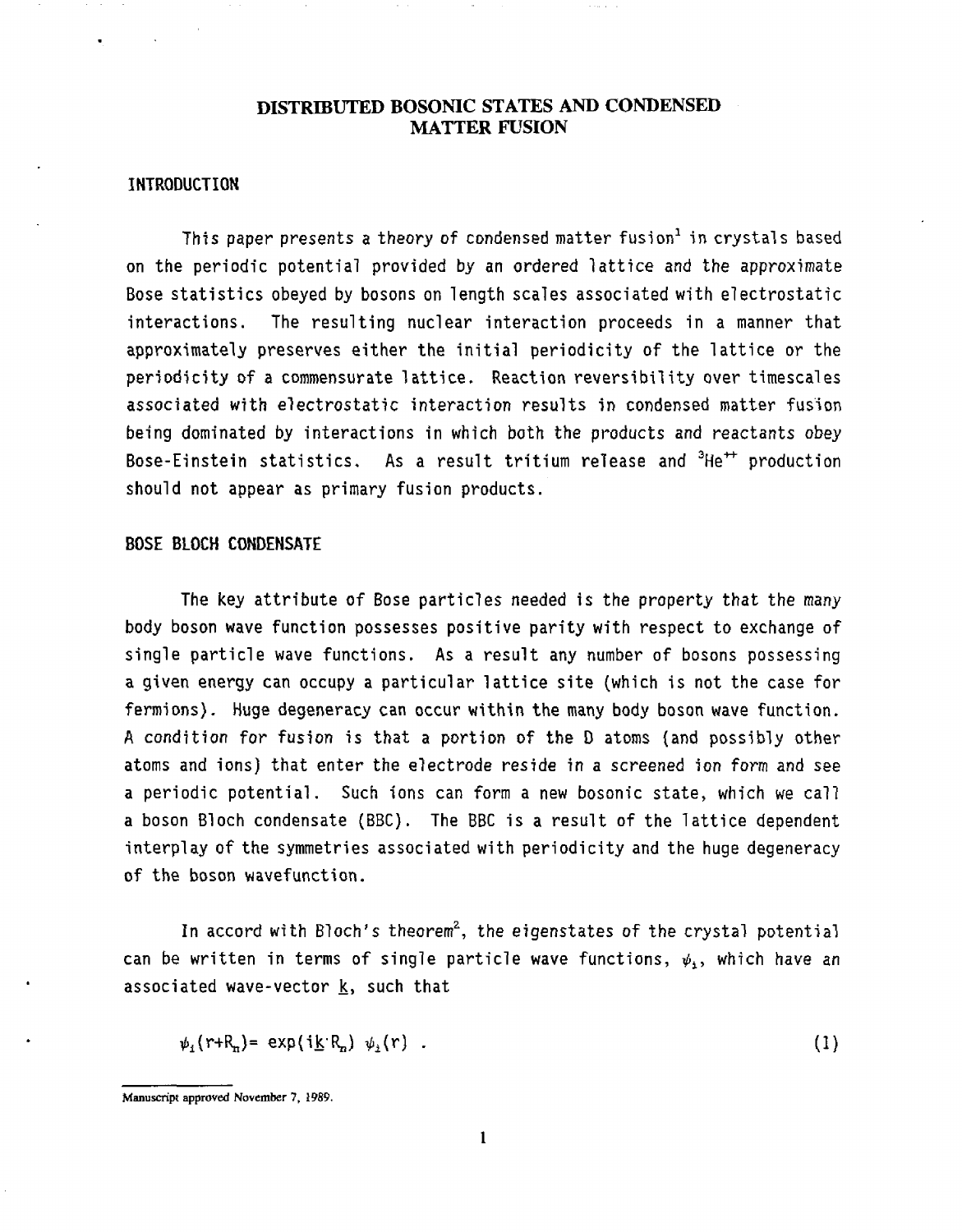Index i designates the eigenvalue  $\epsilon_1$  associated with wave vector  $\underline{k}$  (i.e.,  $\epsilon_i = \epsilon_i(k)$  = the i<sup>th</sup> "bosonic energy band" evaluated with wave vector  $\underline{k}$ ).  $R_n$  is a Bravais lattice vector. The equation need not be restricted to three dimensions: for the desired overlap to occur, the periodicity of the lattice may be one-, two-, or three- dimensional. Equation (1) leads to the obvious relationship,

 $\frac{1}{2}$ 

$$
\psi_{j}(r) \psi_{i}(r+R_{n}) = \exp(i\underline{k}R_{n}) \psi_{j}(r) \psi_{i}(r) , \qquad (2)
$$

where  $\psi_{\beta}(r)$  and  $\psi_{\beta}(r)$  are separate initial state single particle wave functions.

Equation (2), though seemingly trivial, has important physical The equation implies that even at macroscopically large consequences. distances the overlap between boson single particle wave functions is order unity. This overlap is astronomically large in comparison with the overlap between charged bosons in free-space, where even at molecular length scales, the exponential damping associated with negative values of the kinetic energy leads to entirely negligible wavefunction value. Because the left side of Eq. (2) is one of many equivalent single site contributions to the many-body initial state wave function (which involves comparable products throughout the lattice), it follows that the fusion rate for bosons within the lattice should be very different than in free space. This fusion rate is proportional to the square of a matrix element derived from the integral of a nuclear potential (associated with the strong forces that bind nucleons inside the nucleus)  $\Delta V_{strong}$  multiplied by the product of suitable initial and final states. Because the bosons are indistinguishable, they behave as a coherent entity and a remarkable effect becomes possible: when each ion responds to changes in its own local potential, it automatically induces changes in all of the potentials associated with the remaining indistinguishable ions. Thus, through "selfinteraction" (the process in which an ion sees its own potential and readjusts its motion and spatial distribution, thereby modifying its own potential) all of the ions collectively interact with each other. Then, under suitable conditions (as discussed below), they can participate collectively in nuclear interactions at isolated locations, circumventing the formidable tunnelling problem of free space nuclear physics.

 $\overline{2}$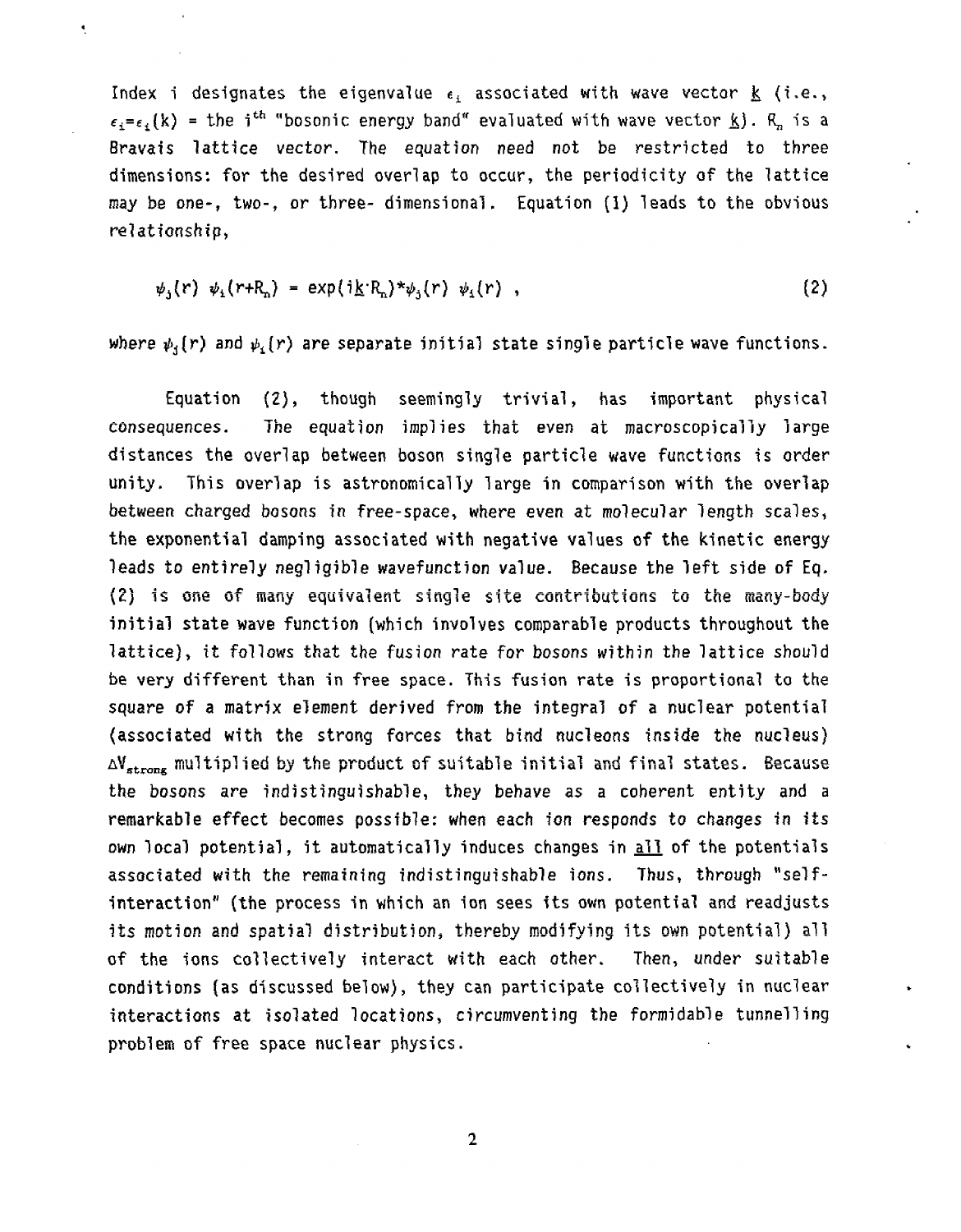Because the BBC is composed of bosons,  $\epsilon_i$  may equal  $\epsilon_j$  in Eq. (2). The resulting possibility of huge degeneracies associated with the many body boson wave function has important consequences. In particular, formation of a  $D^+$  BBC is a requirement for condensed matter fusion. Such a condensate resembles a quantum fluid, such as HeII, in being composed of indistinguishable particles. However, the BBC is a distinct matter state, differing in important ways from such quantum fluids. Unlike HeII, BBC requires a host lattice. Also, it can exist at very low boson concentration  $c$  (provided the number of bosons  $N_{B}$  is macroscopic) and does not form exclusively through the ground state but possesses many forms (or phases) associated with the occupation of different quasi-continuous energy bands. Thus, it may exist at elevated temperatures. Also, the BBC couples preferentially to final states in which there are no isolated fermions. This leads to the selection rule of BBC reactions: "bosons in and bosons out". Also, because the BBC is composed of bosons, at low temperatures, collectively all of its constituents will occupy the lowest k=O energy band, and a "true" Bose condensate will form, which will exhibit tonically mediated superconductivity and the Meissner effect.

The host lattice determines the spatial extent of the single body boson wave function. The lattice provides periodic potential wells in which  $D^+$  ions reside. The magnitude of the zero point motion  $r_{z,p}$  associated with the classical turning points of each potential well defines the minimum "zero point volume"  $V_{z,p} = 4\pi/3r_{z,p}^3$  occupied by a single boson. As a consequence, the maximum charge density of each BBC  $D<sup>+</sup>$  ion is greatly reduced from its peak free space particle value. We will show that the value of the lower bound of c that is needed to produce a fusion power density of 10 W/cm<sup>3</sup> is about  $10^{-7}$  D<sup>+</sup> per host atom. Since this value is much less than the D concentration used in fusion experiments', our model predicts that most of the D content is not part of the BBC.

A key property of a BEC is its ability to form multiple occupancy band states. Consider the idealization of a group of bosons which do not interact with each other but do interact with the lattice. These bosons distribute themselves throughout the lattice as a perfect gas. Their distribution includes the multiple occupancy of a unit cell. If the concentration of these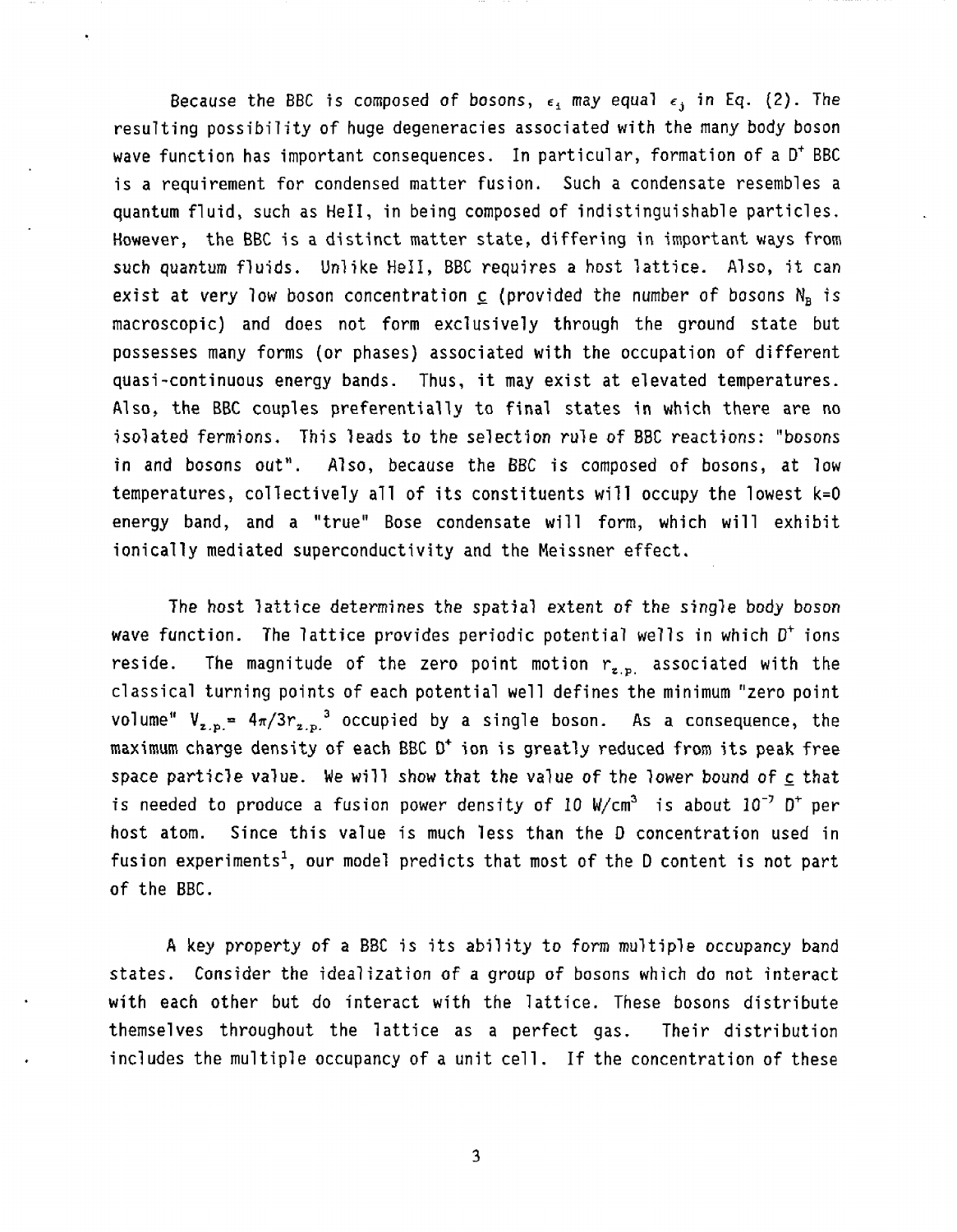bosons is  $c_{B}$ , the concentration of n-boson unit cell occupancies is  $c_{B}^{n}$  in the low concentration limit. These multiple occupancies manifest themselves in the many body wave function as products of Bloch state wave functions of the form

 $\prod \Psi_i^{ \text{ Bloch}}$ , which may be viewed as a multiple-particle generalization of a band state. The "4-particle band" is the probable reactive component in condensed matter fusion.

#### DYNAMICS OF BBC SELF-INTERACTION

 $\overline{\phantom{a}}$ 

In a BBC, there are *no* individual particles. There are only collective states. These collective states have properties common to all quantum fields and are subject to self-fluctuation. Because of the indistinguishability of the bosons in the absence of outside perturbations, we have two choices: either 1) an individual boson at a given lattice site can be viewed as a composite occupation of many single particle eigenfunctions, where each eigenfunction contributes a fraction of the over-all charge (and wave function amplitude) and each is normalized to the volume of the entire crystal, or 2) each function can be normalized to a single unit cell whose identity with respect to other unit cells within the crystal is lost. The second option provides a method for identifying individual virtual bosons within a unit cell. In either case, once a perturbation that disrupts the periodicity of the potential is introduced at an isolated site, a proper accounting of the associated many body interactions throughout the crystal requires that the initial many body BEC state be viewed in the framework of a condensate, made up of the products of 1, 2, 3, 4,..., $N_B$ single particle Bloch state wave functions.

The second option provides an alternative to treating the lattice as a whole. It provides a picture in which many "particle-like" objects, such as di-particles (involving the product of two single particle wave functions), may participate in a disruption of periodic order at a specific site. The "multiple-particle bands" that correspond to these multiple-particle-like objects have equal density at each lattice site. In the absence of selfinteraction, the "multiple-particle bands" have the same energy as the sum of the individual "single-particle band" energies. Each particle-like object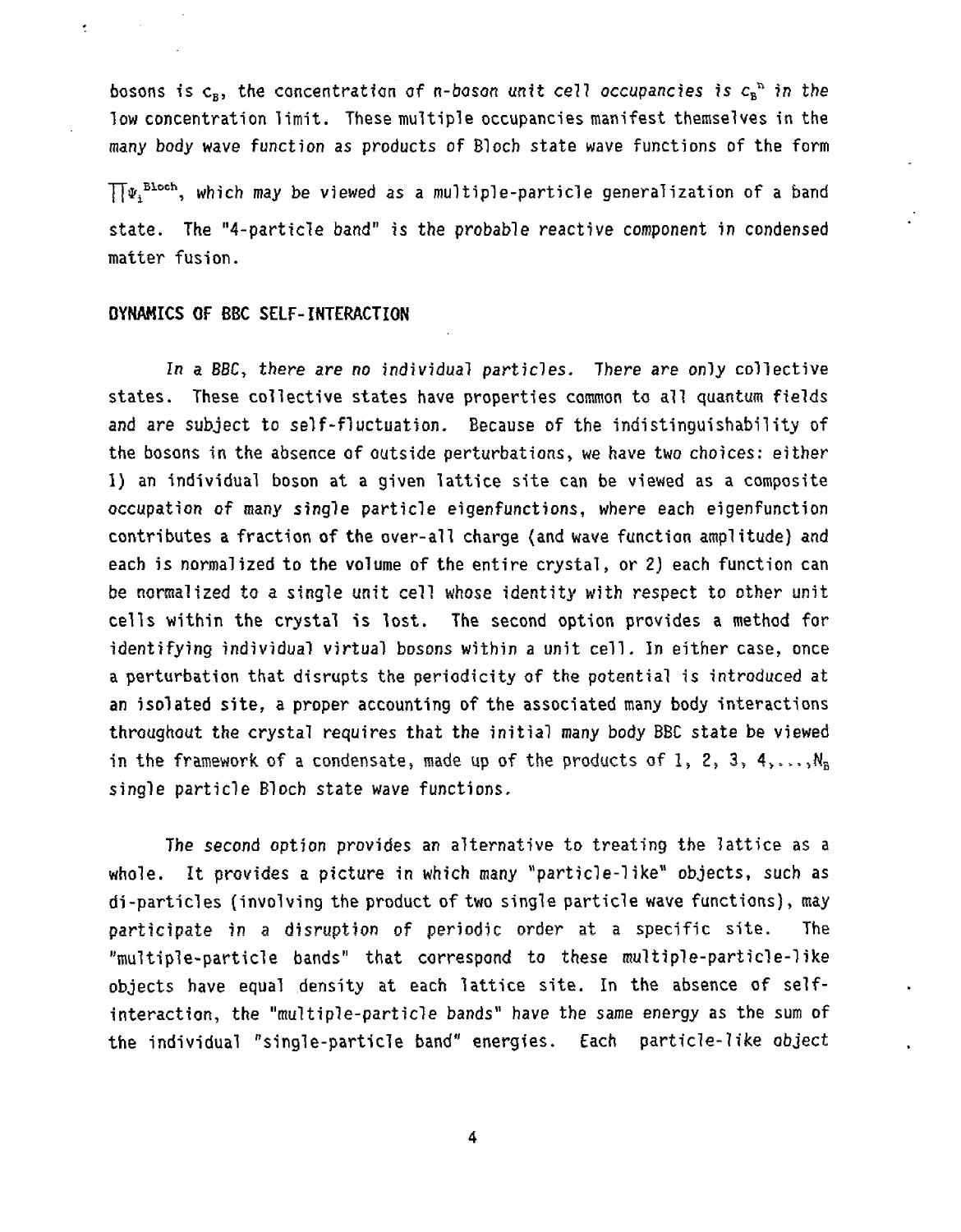(single or multiple) may be expressed in terms of sums of products of Wannier states  $(\phi_n' s)$ , where the density  $|\phi_n|^2$  describes the transient integer occupancy at the n<sup>th</sup> lattice site. (Each of these is a virtual state.) The virtual single occupancy state has a self-interaction energy approximately equal to the energy of a real  $D^+$  ion in the host lattice since the BBC is in thermal equilibrium with real interstitial  $D^*$ . The multiple n-occupancy virtual states have a higher electrostatic self-interaction energy  $\Delta E^{(m)}$  calculable from their overlapping charge distributions at a site. For the double occupancy case, corresponding to the difference in self-interaction energies between a doubly and singly charged particle,

$$
\Delta E^{(2)} = 3/2 e^2 \int \int \rho(r) \rho(r') dr dr', \qquad (3)
$$

where  $\rho(r)$  is the particle density of the two particle Wannier state. We use a Gaussian to approximate the ground state spatial distribution of each Wannier state density,

$$
|\phi_n|^2 = (2/\pi)^{3/2} \exp(-2|r - R_n|^2/r_{z,p}^2)/r_{z,p}^3 , \qquad (4)
$$

about the the lattice site R<sub>n</sub>. For a typical value of  $r_{z,p} = 0.5$  bohr,  $\Delta E^{(2)} =$ 81.6 eV and  $\Delta E^{(4)} = 408$  eV. The quad-deuteron value is very much less than the self-interaction energy  $(\Delta E^{(4)})_{\text{free}}$ ) of 4 free-space deuterons located at a common origin.  $\Delta E^{(4)}$ <sub>free</sub> is tens of millions of eV since the electrostatic selfinteraction energy is comparable to the nuclear self-interaction energy  $\Delta E^{(4)}$ <sub>nuc</sub>. Thus, the lattice-induced broadening of the charge distribution reduces  $\Delta E^4$  so strongly that electrostatic effects may be treated as a small perturbation relative to those due to  $\Delta E^{(4)}_{nuc}$ . As a consequence, it is possible to isolate the effects of electrostatic self-interaction from those due to changes in the strong potential  $\Delta V_{\text{strong}}$  through a decoupling of the center of mass motion from the motion associated with variations in proton-neutron separation. A similar decomposition is not possible in free space where both forms of selfinteraction proceed at comparable rates. The electrostatic lifetime  $r^{(n)}$  of the virtual states is determined by Planck relationship  $\tau^{(n)} = h/\Delta E^{(n)}$ , where h is Planck's constant. For the di- and quad- occupancy states,  $r^{(2)} = 5.1 \times 10^{-17}$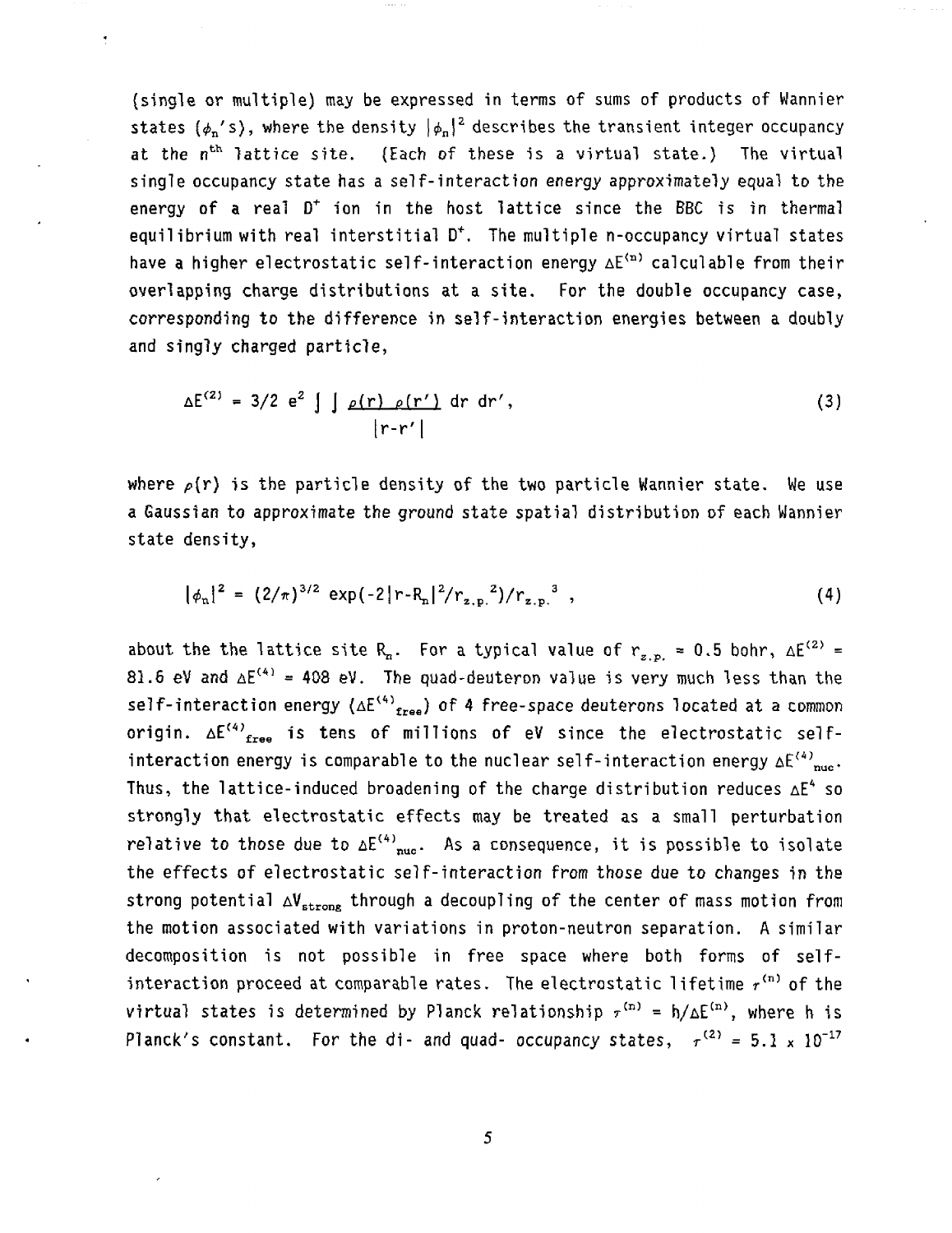s, and  $r^{(4)} = 1.0 \times 10^{-17}$  s, which should be compared with a nuclear Planck lifetime  $r_{\text{max}} \sim 10^{-22}$  s. The large difference in lifetime means that an equilibrium condition can exist between a spatially compact nuclear state involving four deuterons and the four particle virtual state over a timescale that is long with respect to the nuclear interaction time but short with respect to self-induced electrostatic fluctuation. Thus, it becomes possible for all of the ions to participate collectively in nuclear interactions at isolated locations.

#### FUSION FROM THE BBC

Let us now consider the fusion problem. The most probable reaction appears to be the pure bosonic, momentum balanced reaction

$$
40^{\dagger}_{\text{Bloch}} \triangleq {}^{8}\text{Be}^{+++*}_{\text{Bloch}} \rightarrow 2 \text{ Alpha}, \qquad (5)
$$

or its Wannier state equivalent,

$$
40^{\dagger}_{\text{virtual}} \triangleq {}^{6}\text{Be}^{\dagger\text{++}\dagger}{}_{\text{virtual}} \rightarrow 2 \text{ Alpha} . \tag{6}
$$

In Eqs. (5) and (6),  $40<sup>+</sup>$  refers to the 4-fold occupancy state or quad-deuteron, and <sup>8</sup>Be<sup>\*\*\*\*\*</sup> stands for a compact configuration at nuclear density which possesses the symmetries and internal quantum numbers associated with the initial four deuterons. This intermediate state has the same total energy as the initial four deuterons, but nucleons within the "nuclear force bag' have high kinetic energies. The final state requires rearrangement of nucleons so as to produce two spin=0 Alpha's each containing 23.8 MeV relative to the center of mass. The full reaction is in principle reversible and satisfies the 'bosons in and bosons out" selection rule (all components can exist as BBC states).

We also consider the possibility of two other reactions, suggested by the apparent requirement that LiOD (as opposed to NaOD) be electrolyzed to produce anomalous heat in a Pd electrode. With overvoltage electrolysis some Li can be expected to enter the host lattice. Although the effect of interstitial Li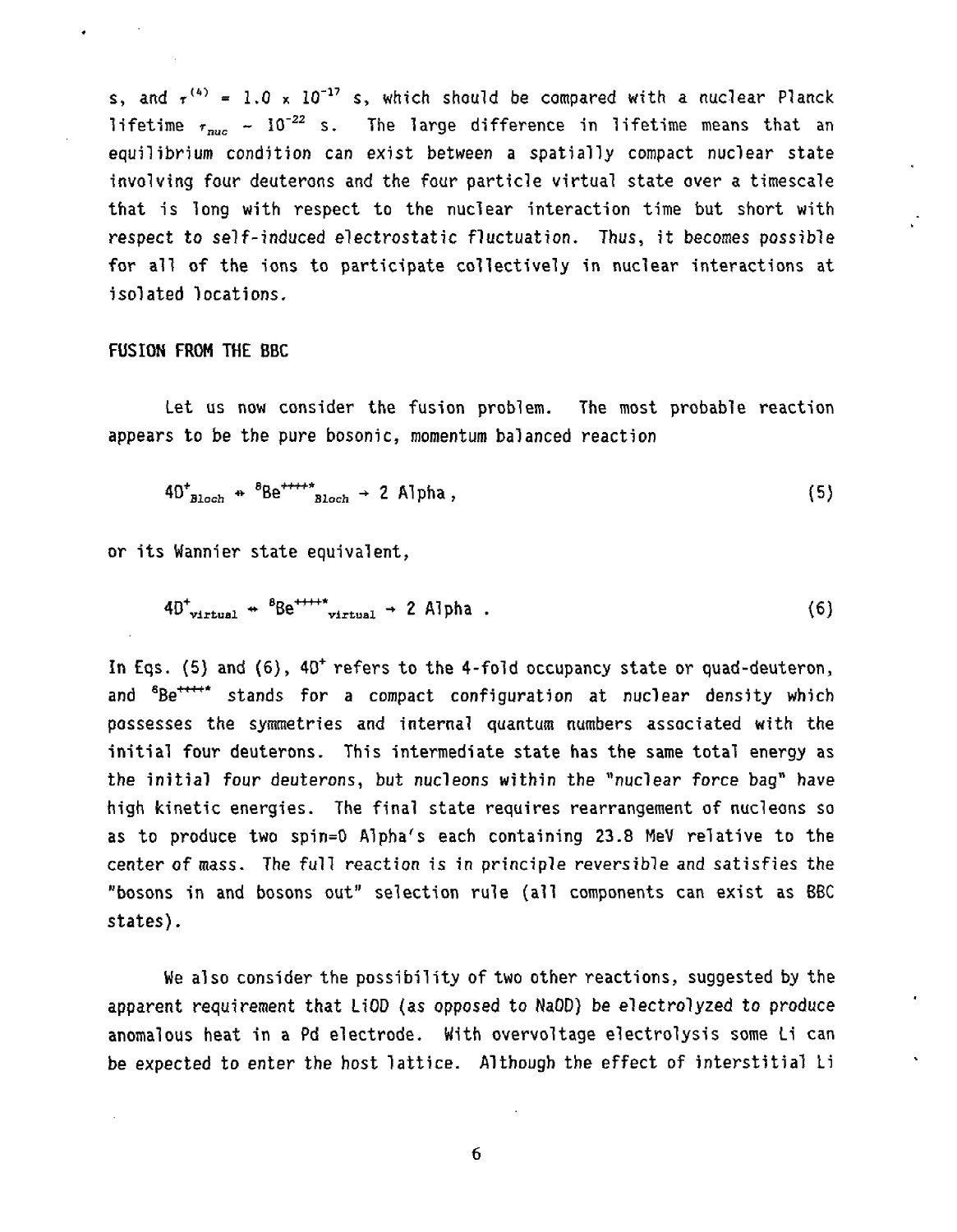is likely an electronic structure effect, there could be possible nuclear reactions:

$$
2^{6}Li_{\text{Bloch}}^+ \leftarrow \frac{12}{c^{++}}_{\text{Bloch}}^+ \leftarrow 3 \text{ Alpha} + 4e^-, \qquad (7)
$$

and

$$
D^{\dagger}_{\text{Bloch}} + {}^{6}\text{Li}^{\dagger}_{\text{impurity}} \rightarrow {}^{8}\text{Be}^{++}{}_{\text{impurity}} \rightarrow 2 \text{Alpha} + 2e^{-}
$$
 (8)

In Eq. (7),  $2^{6}$ Li<sup>+</sup> is a double occupancy  $^{6}$ Li<sup>+</sup> Bloch state. In Eq. (8),  $^{6}$ Li<sup>+</sup><sub>impurity</sub> is a real interstitial  $Li^+$  ion which is assumed to react with the  $D^+$  BBC initial state. Equation (8) reflects an apparently different type of BBC reaction. However, since the final Alpha particle states can be considered impurity states, the difference may be more apparent than real. We will not further consider either Li reaction.

Let us now consider whether the formation of a  $D^+$  BBC can lead to the observed heat release in Pd by fusion reaction 5. Details of our analysis are given in the Appendix and elsewhere<sup>3</sup>. Using the observed<sup>1</sup> value of the power density P<sub>fusion</sub>~10 W/cm<sup>3</sup> (4 MJ/120 hours), we set an approximate lower bound  $(\underline{c}^{lower})$  for the concentration  $(\underline{c})$  of injected  $D^*$  ions, required to obtain the observed<sup>1</sup> heating. Our estimate of  $C^{lower}$  follows from an estimate of the fusion rate,  $\Gamma_{\text{fusion}}$ , based on the Fermi Golden rule.

Because the self-induced perturbation,  $\Delta V_{strong}$ , associated with Eq. (5) is short-ranged and involves interactions between eight nucleons, two consequences follow from Eq.  $(1)$ .  $1)$  Large contributions to the associated perturbation matrix element result from the product between any four single particle  $D^+$  Bloch states throughout the lattice in the initial state and the product of the highly localized perturbation with the final state  $\psi_f$  functions associated with the recoiling alpha particles. 2) All contributions to the matrix element are negligible except for those associated with the integrations over regions near the site where interaction takes place. Then, the number of distinct contributions that arise from the overlap of each of the  $N_{\rm g}$  (>>1) single particle Bloch states associated with the initial state (in which there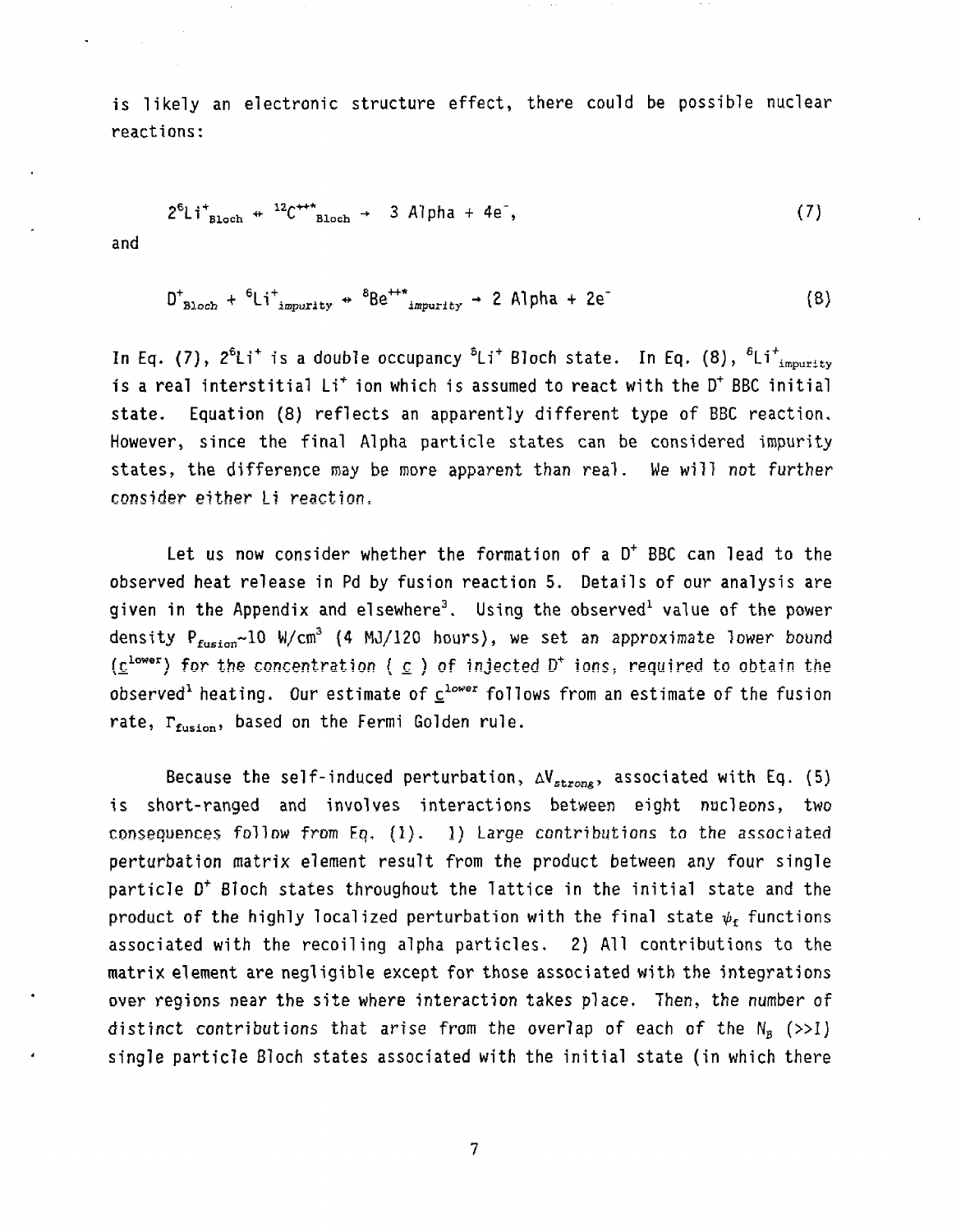is at most 1  $D^+$  wave function centered at each site) with the product of  $\Delta V_{\rm strong}$ and the  $4.0<sup>+</sup>$  -double-alpha particle final state wave functions near the location  $R_{\text{fusion}}$  of the perturbation is  $N_{\text{b}}(N_{\text{b}}-1)(N_{\text{b}}-2)(N_{\text{b}}-3) = N_{\text{b}}^4$ . Hence, given an approximate value for the energy release per fusion, Qfusion, for fixed values of  $P_{fusion} = \Gamma_{fusion}$   $Q_{fusion}$ , it follows that  $P_{fusion} \propto \mathcal{Q}^4$   $\Gamma_{nuc}$ , where  $\Gamma_{nuc}$  is the reaction rate of a highly localized nuclear reaction at the single site  $R_{fusion}$ .

To evaluate  $\underline{c}^{\text{lower}}$  we determine an upper bound for  $\Gamma_{\text{nuca}}$  using a simplified reaction model for Eq. (5). This simplified model provides a higher reaction rate than is expected. We replace the eight nucleon problem of the reaction by an independent particle nucleon model<sup>4</sup> in which the fusion process is modelled through a square well perturbation of the nucleonic potential. This square well is defined by a suitable upward shift in the kinetic energy T of each D<sup>+</sup> ion over a characteristic nuclear dimension within the vicinity of This is equivalent to requiring in the reverse of reaction 5, an  $R_{\rm{fusion}}$ . immediate dissipation of the energy of both alpha particles (which may be viewed as a short-lived virtual state) in the immediate region in which the nuclear reaction takes place. The height of the square well is  $Q_{\text{fusion}} = 47.6$ MeV (calculated from the decrease in rest mass<sup>5</sup>), which is inferred from the assumption that the wave function overlap associated with the quadruple deuteron "multiple particle like object" may be viewed as an excited state of a <sup>8</sup>Be<sup>++++</sup> nucleus.

Explicitly, using a suitable set of minimal uncertainty gaussian wave packets in which the initial state is defined with a characteristic electrostatic dimension  $r_{z,n} = 0.26$  Å and volume  $V_{z,n} = 4/3 \pi r_{z,n}^3$ , while the final state is confined to the nuclear volume,  $V_{\text{nuc}} = 4/3 \pi R_{\text{Be}}^3$ , defined by the Be<sup>++++</sup> nuclear radius  $R_{Be} = 9.108 \times 10^{-13}$  cm, we find that

 $\Gamma_{\text{fusion}} = 2\pi/\hbar [2 M_p R_{\text{Be}}^2/(3\hbar^2)] (16/3)^{3/2} [V_{\text{nu}}/V_{\text{z.p.}}]Q_{\text{fusion}}^2$ 

$$
x \t\t\t (\underline{c}^{lower})^4 , \t\t\t\t(9)
$$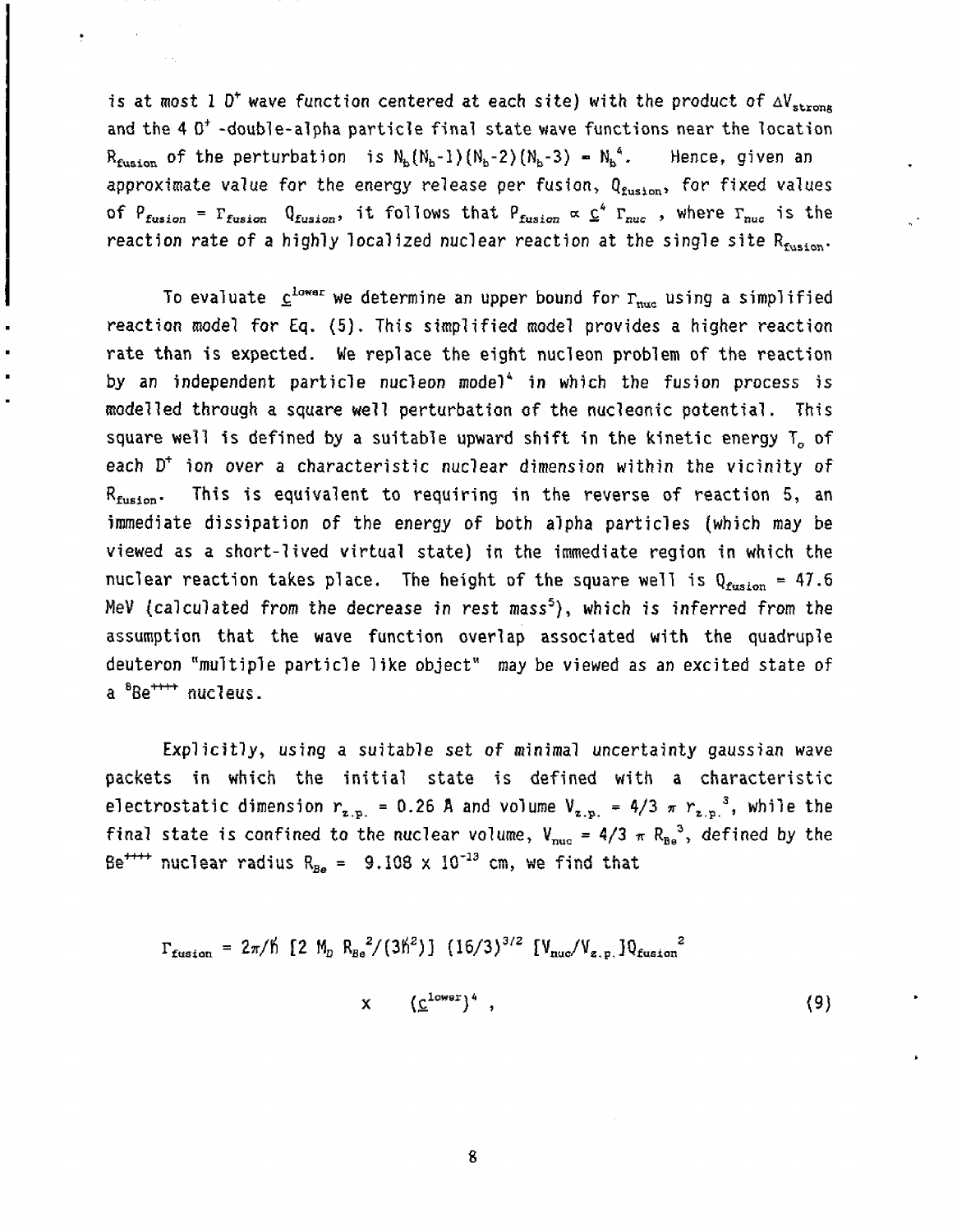where M<sub>n</sub> is the mass of a deuteron and  $h=h/2\pi$ . Using  $P_{fusion} = 10$  W/cm<sup>3</sup> = N<sub>site</sub>  $Q_{fusion}$   $\Gamma_{fusion}$ , where  $N_{site}$  ( $\tilde{=}$  4.81 x 10<sup>22</sup> cm<sup>-3</sup>) is the density of Pd, and Eq. (9), we find that  $\underline{c}^{lower}$  equals 2.8 x  $10^{-7}$ . Though Eq. (9) was derived for an isolated perturbation, which applies to low temperature, the identical argument can be generalized to the case of higher temperature by performing a suitable averaging over initial state band energies in the Fermi Golden rule. In this case, it is still true that  $P_{fusion} \propto C^4$   $\Gamma_{nuc}$ . However,  $\Gamma_{nuc}$  and  $C^4$  may both become strongly dependent on temperature due to disruption of Bloch symmetry by the fusion process. This feature could prove valuable for controlling the process.

#### MANAGING **FUSION** THROUGH **THE** BBC

The BBC  $D^+$  fusion picture requires a suitable host lattice. One critical feature enabling condensed matter fusion is the establishment of conditions in which some D resides in the lattice in ionic form screened by itinerant electrons. A second requirement is that energies of the reactant single particle band be close to that of chemically bonded D so that it is possible to populate BBC states at realizable temperature. A third requirement is that the lattice provide adequate regularity and size to maintain approximate Bloch symmetry. A large  $r_{z, p}$  appears favorable and reflects a low interstitial  $D^+$ binding energy, important for reducing electrostatic self-interaction. A large  $r_{z,p}$  favors high diffusivity. It is interesting that Pd provides a diffusivity<sup>5</sup> for 0 that is two times greater than for H, contrary to expectation, suggesting that the bosonic character  $D^+$  may contribute substantially to the diffusivity. This line of reasoning suggests that a Pd-Ag host, which provides enhanced Hdiffusion, could be favorable for fusion reactions.

The key observable of BBC fusion is intense Alpha emission. For the 4 deuteron reaction (Eq.(5)), the Alpha particles have a range in Ilford emulsion of more than 240 microns<sup>5</sup>. Strong M- and N- shell x-ray line emission at  $\sim 0.68$ and -0.094 keV should be present. Neutrons are not predicted except as a result of Alpha bombardment of host impurities or of the surrounding electrolysis medium. Ionic superconductivity at sufficiently low temperature is expected.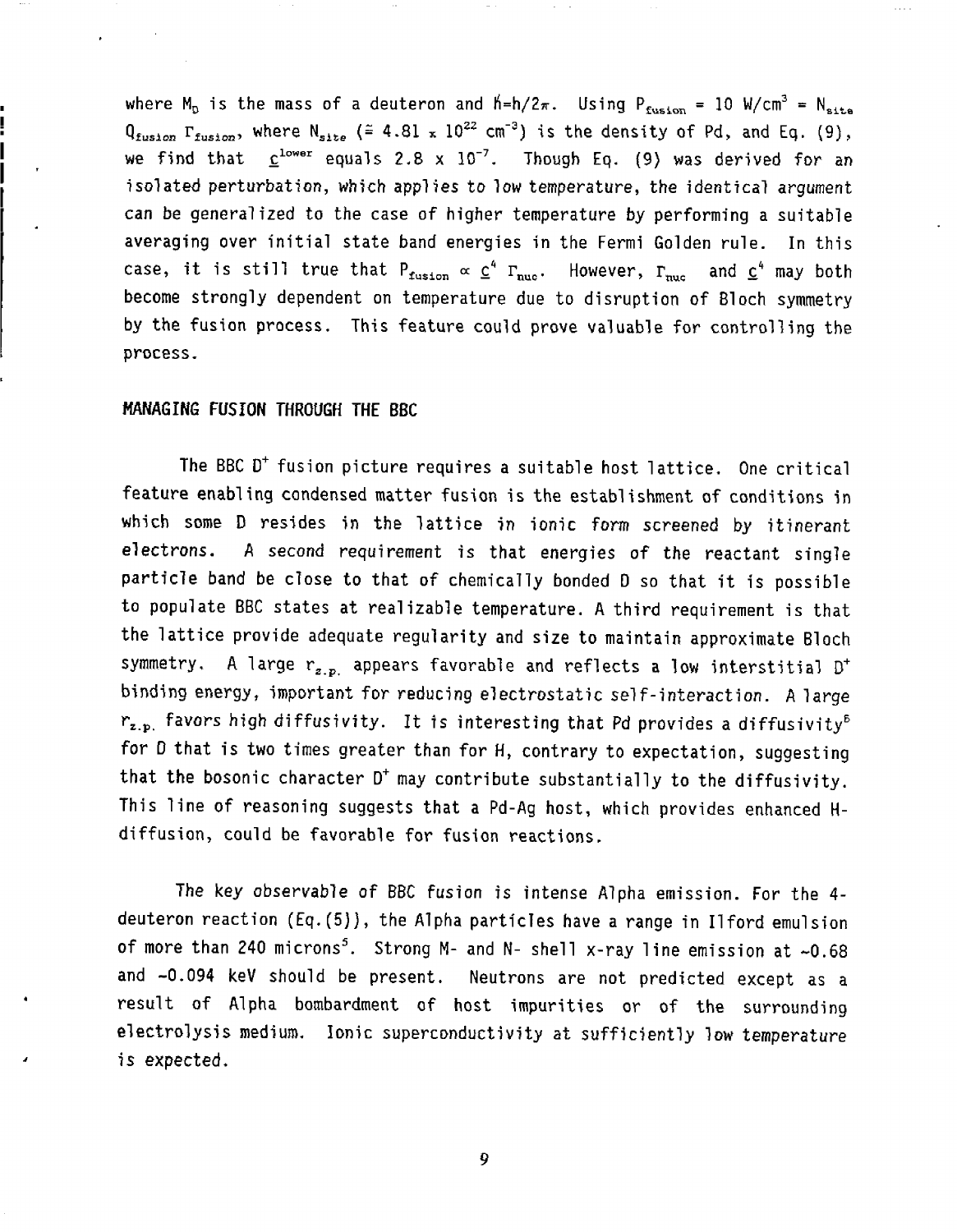### ACKNOWLEDGMENT

We acknowledge valuable discussions with J. Ashkenazi, S. Fisher, V. Folen, J. Murday and G. R. Valenzuela. This work was supported in part by the Naval Center for Space Technology, Naval Research Laboratory.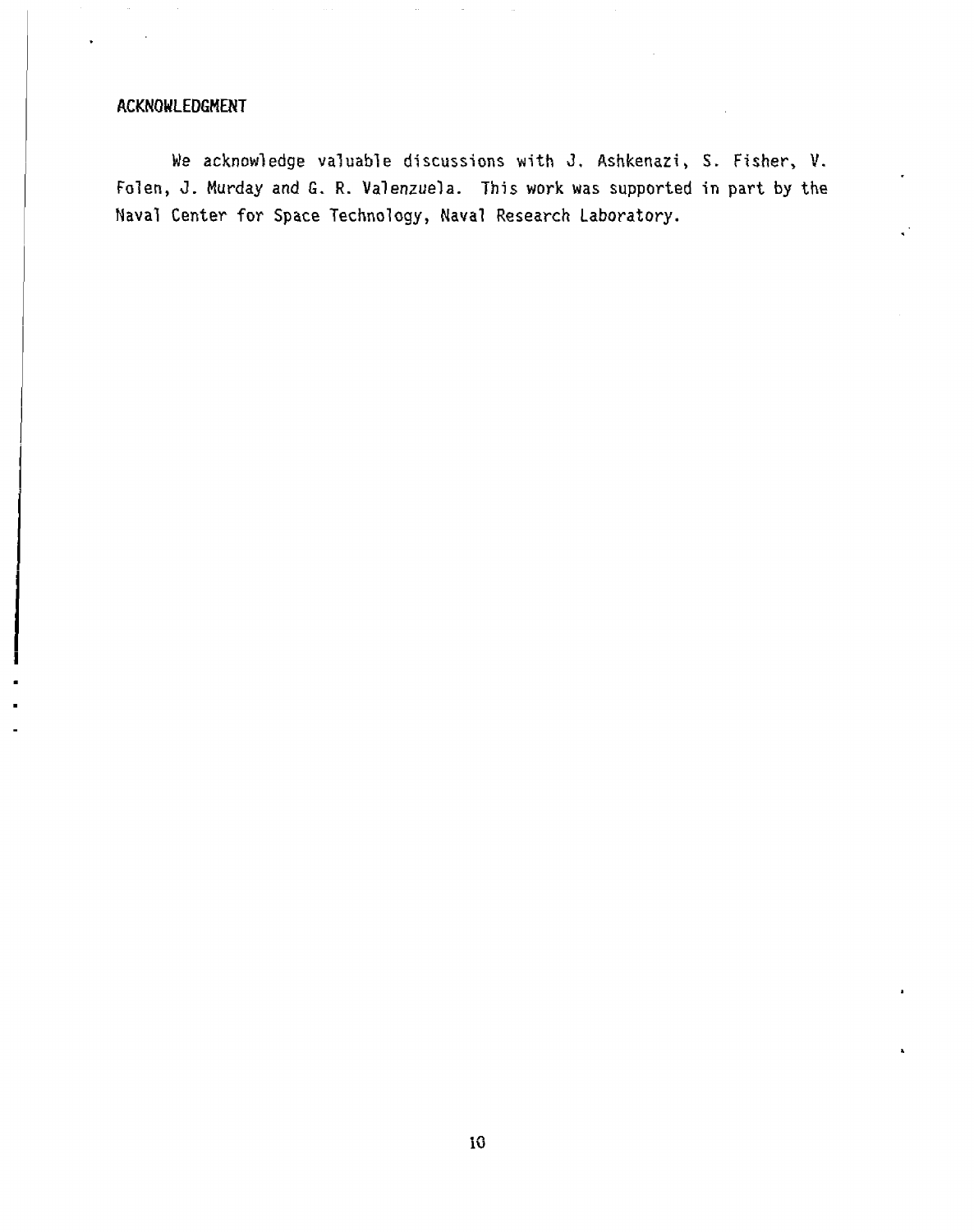#### REFERENCES.

- 1. Fleischman, M. & Pons, S. *J.* Electroanalytical Chem. 261, 301 (1989).
- 2. Ashcroft, N.W. & Mermin, N.D. Solid State Physics 133-134 (Holt, Rhienhart and Winston, New York 1976).
- 3. Chubb, T.A. and Chubb, S.R., submitted to Phys. *Rev. Lett.* (1989).
- 4. cf DeBenedetti, S. *Nuclear Interactions* 70-97 (John Wiley & Sons, New York 1964).
- S. Gray,D.E. *American Institude of Physics* Handbook, *First Edition* p. 8-32 (McGraw-Hill, New York, 1957).
- 6. Wicke, E. and Brodowsky, H., in *Hydrogen in Metals II* (eds Alefeld, G. and W6lkl, J.) 73 (Springer, Berlin, 1978).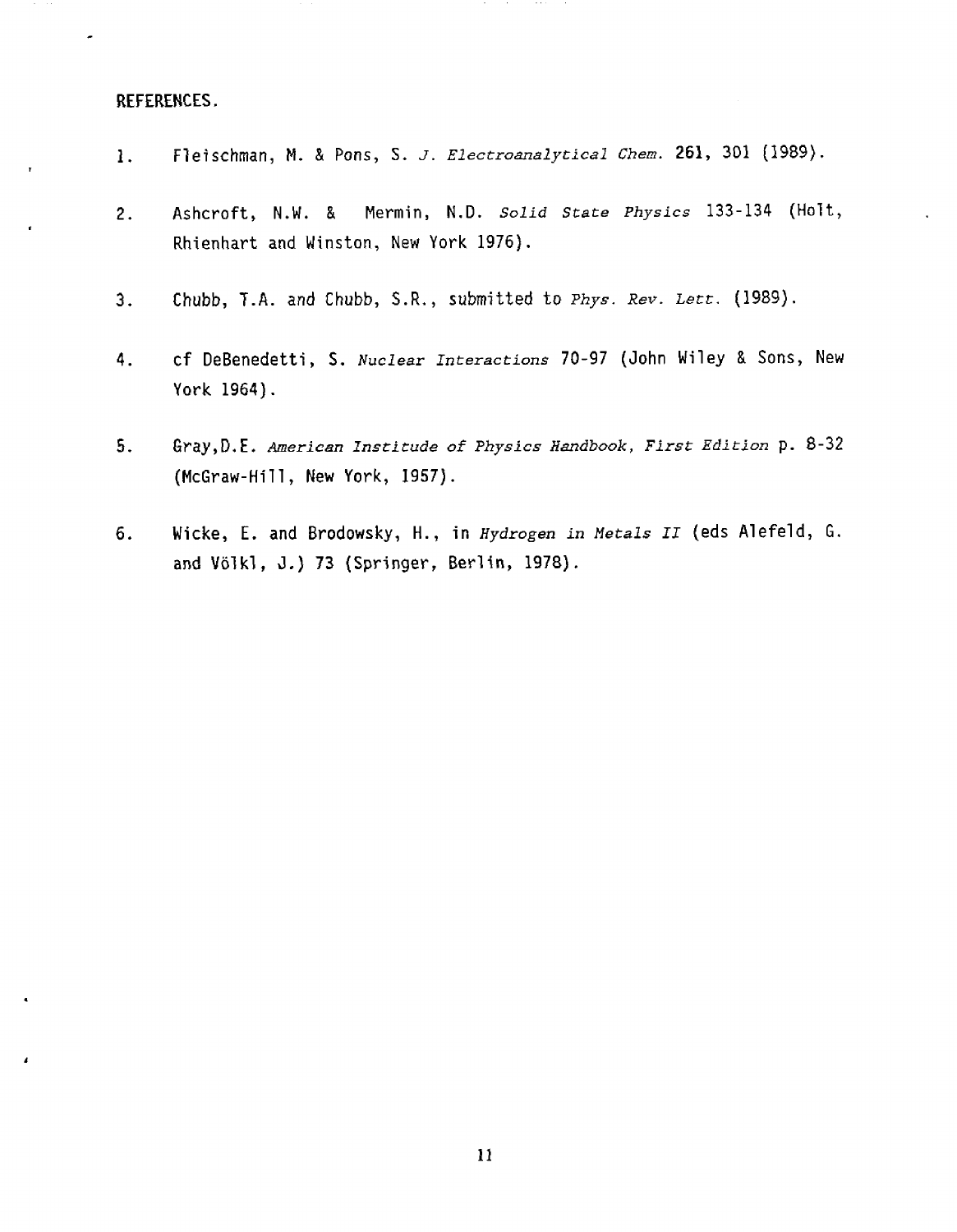#### APPENDIX

 $\mathcal{A}(\mathcal{A})=\mathcal{A}(\mathcal{A}(\mathcal{A}))=\mathcal{A}(\mathcal{A})$ 

#### DERIVATION OF EQUATION (9)

In this appendix, we provide additional detail concerning the derivation of Eq. (9). We evaluate  $\Gamma_{\text{fusion}}$  from the Fermi Golden rule:

$$
\Gamma_{\text{fusion}} = 2\pi / \, \text{h} \, \Sigma_{\text{f}} \, \delta \left( E_{\text{f}} - E_{\text{i}} \right) \left| \langle \Psi_{\text{f}} | \Delta V | \Psi_{\text{i}}^{\text{Bloch}} \rangle \right|^{2} \, . \tag{A-1}
$$

Here, the many body Bloch bosonic initial state  $\Psi_i^{\text{Bloch}}$  involves a suitably symmetrized sum of products of single particle wave functions. Each product consists of a macroscopic number,  $N_b$ , of occupied single particle Bloch wave functions associated with a particular distribution of  $N_b$  distinguishable D<sup>+</sup> ions, in which not more than one single particle bosonic Bloch wave function  $\psi$ <sup>Bloch</sup> is centered at a specific site, and each function has an associated energy band eigenvalue,  $\epsilon_1$ , from the set  $\{\epsilon_1, i=1, N_b\}$  of occupied bands. The sum over products is used to impose Bose symmetry, so that  $\Psi_i^{\text{Bloch}}$  is invariant when the coordinates of any number of its single particle wave functions are interchanged. Since each ion is located at one of  $N_b$  different sites,  $c =$  $N_{\rm b}/N_{\rm l,att}$ , where  $N_{\rm l,att}$  is the total number of sites in the crystal. For the relevant case in which  $\underline{c}$  is small, each  $D^+$  wave function  $\psi_i^{\text{Bloch}}$  is centered at a lattice site far from the other lattice sites.

The many body final state wave function  $\Psi_f$  of Eq. (A-1) consists of a similar sum of products of single particle wave functions, but for 4 fewer single particle Bloch states. In this case,  $N_b-4$  band energies and wave vectors and the associated wave functions are selected, once, and for all, to be identical to  $N_b-4$  eigenvalues from the initial state. Each term in the final state sum consists of a product of the associated  $N_b-4$  initial state single particle wave functions, centered at different sites, and 4 single "defect" D<sup>+</sup> wave functions, which are all centered at the site  $R_{fusion}$ . Also in Eq. (A-1),  $\beta$  is  $h/(2\pi)$ ,  $\Delta V$  is the self-interaction perturbation of the periodic potential.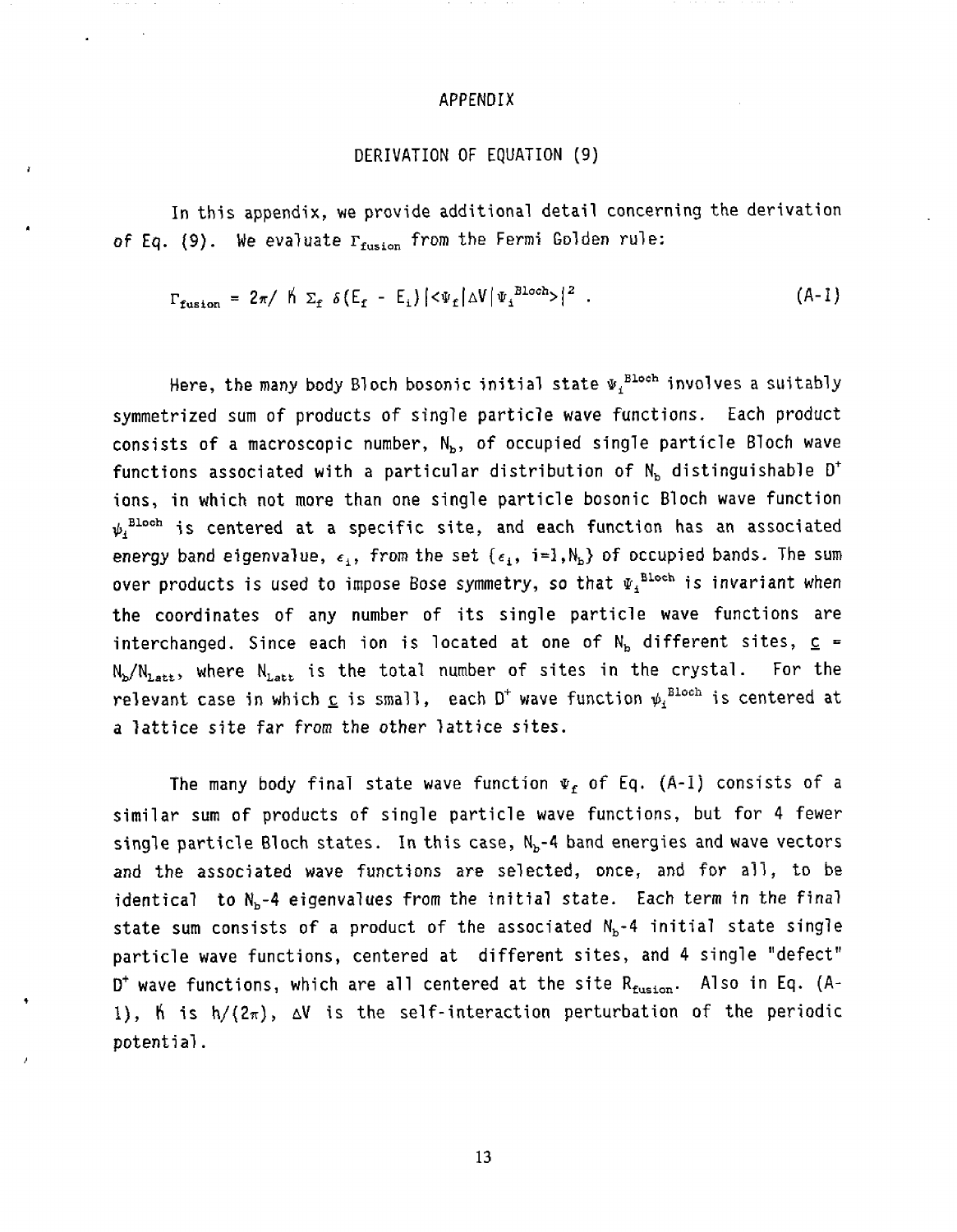Because of the important lattice-induced broadening of the charge and reduction in the electrostatic self-interaction energies  $\Delta E^{(n)}$  for the virtual occupation by an n-particle Wannier state fluctuation, we may approximate  $\Delta V$ by  $\Delta V_{\text{strong}}$ . At low temperature (T), only isolated nucleonic perturbations need be considered because adjacent or near-by perturbations result in increases in entropy and free energy of the crystal system. Near T=0, there is only a single site ( $R_{fusion}$ ) where  $\Delta V_{strong}$  is non-vanishing. Then, in the evaluation of the transition matrix element  $\langle \Psi_f | \Delta V_{\text{strong}} | \Psi_i^{\text{Bloch}} \rangle$ , because  $\Delta V_{\text{strong}}$  is shortranged and each single particle initial state wave function possesses Bloch symmetry, two important conseqences follow from Eq. (1). 1) Large contributions to the perturbation matrix element result from the product consisting of any four single particle Bloch states throughout the lattice in the initial state multiplied by the highly localized perturbation with the four defect final state  $\psi_r$  functions. 2) All contributions to the matrix element are negligible except for those associated with the integrations over regions near the site where interaction takes place.

 $\ddot{\phantom{a}}$ 

t

The number of distinct contributions that arise from the overlap of each of the Bloch states with the 4 defect states in the region near  $R_{fusion}$  is  $N_b(N_b (1)(N_b-2)(N_b-3) - N_b^4$ , for  $N_b \gg 1$ . Then, when each single particle Bloch state is normalized to the volume of the crystal, it follows as a consequence of Eqs. (1) and (A-1) that

$$
\Gamma_{\text{fusion}} = 2\pi / \hat{h} \left[ \Sigma_{\text{f}} \left( \left| \Delta V^{\text{strong}}_{\text{f}^{\prime},j} \right|^{2} \rho_{\text{f}}(e_{\text{J}}) \right] \right] \Sigma^{4} . \tag{A-2}
$$

Here  $\Delta V^{\text{strong}}$  is the matrix element derived from integration over the region of volume V<sub>nuc</sub>, centered at R<sub>fusion</sub>, where the product of  $\Delta V_{strong}$  with the four localized final state single particle wave functions and four initial state functions is non-negligible. Here,  $\rho_f(e_J)$  is the final density of states evaluated with energy  $e_{J} = \sum_{i} e_{j}$ , where the summation includes the four initial state bands that are excluded from the final state.

As discussed in the text, to establish  $c^{lower}$  in Eq. (9), it is sufficient to consider a faster, simpler reaction based on Eq. (5): we have replaced the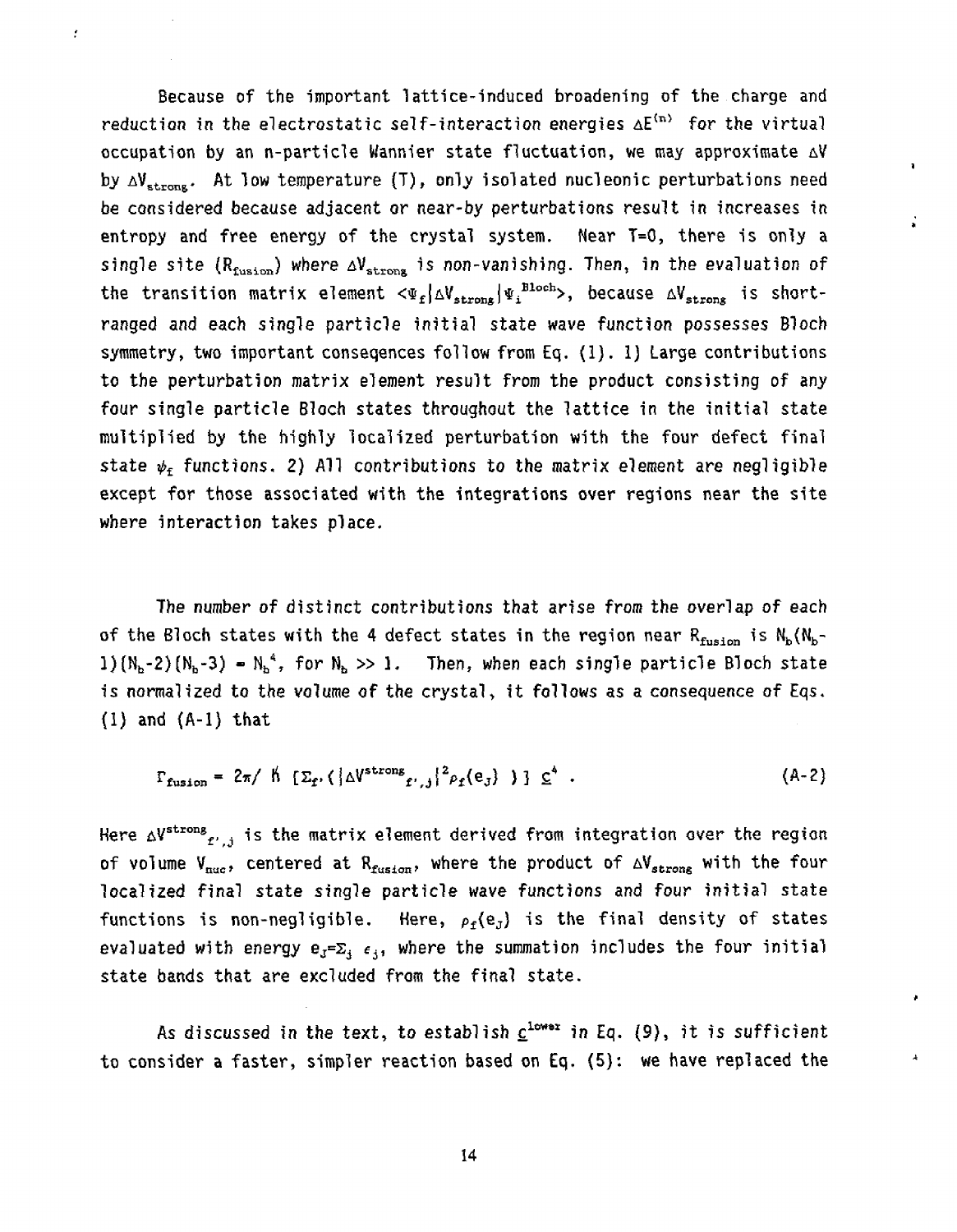eight nucleon problem of the reaction by an independent particle nucleon model<sup>4</sup> in which the fusion process is modelled through a square well perturbation of the nucleonic potential. This square well is defined by a suitable upward shift in the kinetic energy  $T_{o}$  of each  $D^{+}$  ion over a characteristic nuclear dimension within the vicinity of  $R_{fusion}$ . This is equivalent to requiring immediate dissipation of the energy of both alpha particles (which may be viewed as a short-lived virtual state) in the reversed reaction in the immediate region in which the nuclear reaction takes place.

Then, each defect and initial state function eigenvalue is measured relative to the constant energy scale associated with a perfectly ordered environment in which no fusion occurs. The height of the square well is Q<sub>fusion</sub> **<sup>=</sup>**47.6 MeV, which is inferred from the assumption that the wave function overlap associated with the quadruple deuteron "multiple particle like object" may be viewed as an excited state of a  ${}^{8}Be^{+++}$  nucleus and from the associated decrease in rest mass due to the decay of the unstable <sup>s</sup>Be<sup>++++</sup> nucleus to two alpha particles.

Explicitly, we find

$$
\Gamma_{\text{fusion}} = 2\pi/\mu \quad (|0(\text{J})|^2 \, \rho_{\text{f}}(e_{\text{J}}) \, ) \, \underline{c}^4 \, \theta_{\text{fusion}}^2 \,, \tag{A-3}
$$

where the overlap matrix element  $O(J)$  is given by

$$
0(J) = \prod_{f' \text{ and } j=1,4} \int_{\text{nuc}} \psi_{f'}^{\star}(r') \psi_{j}^{\text{Bloch}}(r') d^{3}r', \qquad (A-4)
$$

and each integral in Eq. (A-4) extends only over the region near  $R_{fusion}$  where the values of  $\Delta V_{\text{strong}}$  associated with the square well are non-negligible. Because  $\Delta V_{\text{alec}} \ll \Delta V_{\text{strang}}$ , we may rewrite each product of four initial and final state wave functions in a separable, Born-Oppenheimer form, involving a slowly varying envelope function  $\psi_{\text{CM}}$  whose spatial dependence only involves the center of mass coordinate R<sub>cm</sub> ( $\psi_{\text{CM}}=\psi_{\text{CM}}(R_{\text{cm}})$ ), multiplied by three more rapidly varying functions,  $\psi^{\text{nuc}}$ , whose coordinate dependencies are all expressed relative to R<sub>cm</sub>. Then, we obtain a reasonable upper bound for  $|0(J)|^2 \rho_f(e_J)$  by considering appropriate bounds for the single integral over the center of mass coordinate of the product  $\psi_{CM, f}$   $\psi_{CM, i}$  and including only the dependence of the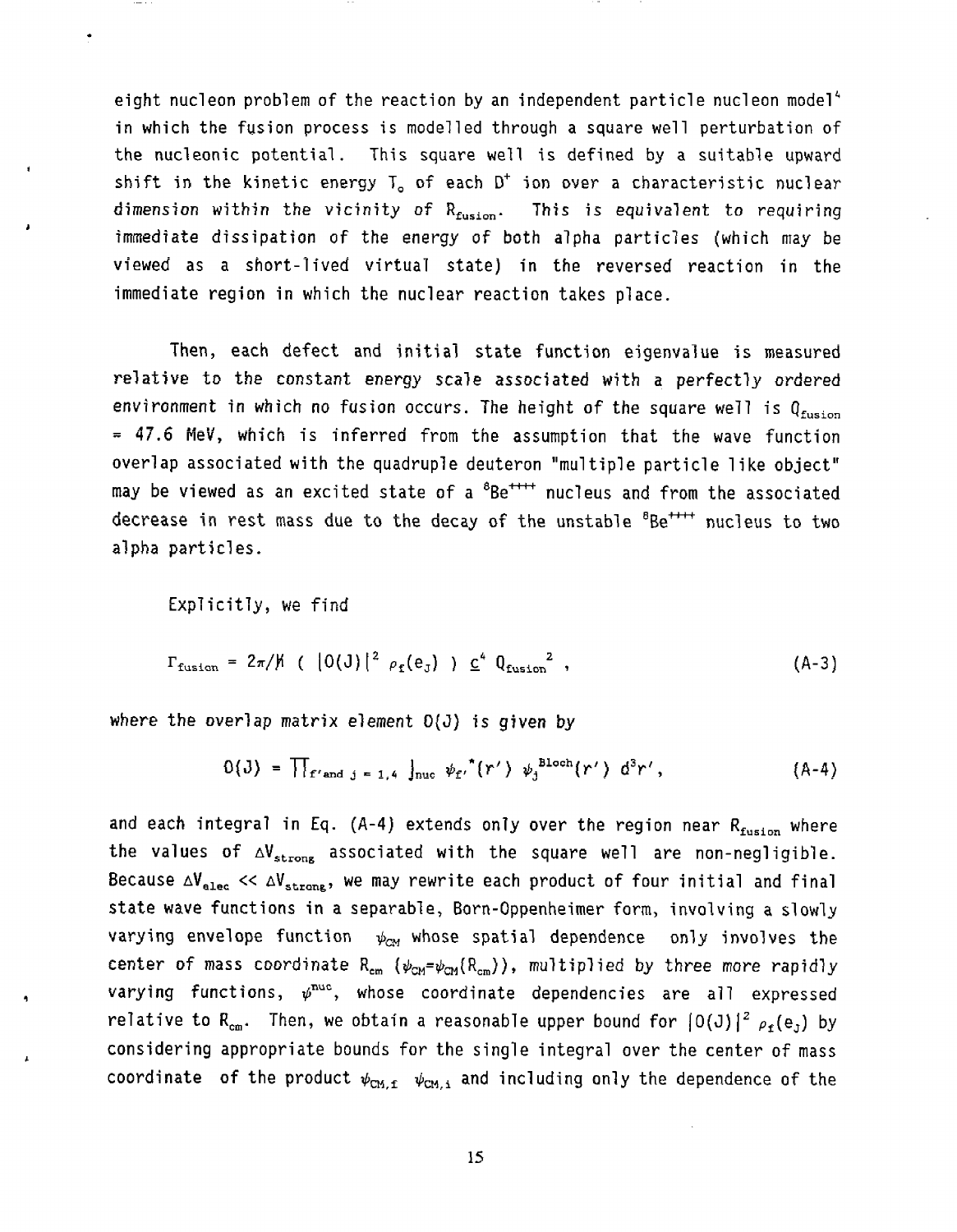associated change in total energy in  $\rho_{\rm f}(e_{\rm J})$  using the single particle density of states that is appropriate for  $\psi_{CM.f}$ . Thus, we find

$$
O(J) = \int_{\text{nuc}} \psi_{\text{CM},f}^{*}(r') \psi_{\text{CM},i}^{\text{Bloch}}(r') d^{3}r', \qquad (A-5)
$$

 $\blacksquare$ 

where the single integration extends over the volume  $V_{nuc}$  centered at R<sub>fusion</sub> because  $\Delta V_{\text{strong}}$  is non-vanishing only in this region. Then, the maximum in  $O(J)$ occurs when  $\psi_{CM, f}$  is primarily localized within  $V_{nuc}$  but has considerable overlap This occurs when  $\psi_{\text{CM},\text{f}}$  is appreciable only on length scales with  $\psi_{\text{CM},4}$ . associated with nuclear interaction while  $\psi_{\text{CM},1}$  has variation on a considerably larger length scale.

We derive  $\underline{c}^{\text{lower}}$  from Eqs. (A-3)-(A-5) using initial and final states, approximated from minimal uncertainty wave-packets,  $\psi_{\text{packet}, i}$  and  $\psi_{\text{packet}, f}$  that incorporate this interplay between length scale. Each packet possesses a suitable characteristic variance ( $\langle r^2_{characteristic} \rangle$ ) in position associated with the minimal error in the measurement of position and momentum. Specifically,

$$
\psi_{\text{packet},i} = N_{\text{o}} \exp(-r^2/r_{\text{z.p.}}^2), \qquad (A-6)
$$

where  $N_o = (2/(\pi r_{z.p.}^2))^{3/4}$ , and

$$
\psi_{\text{packet},f} = \mathsf{N}_f \exp(-3r^2/(4 \mathsf{R}_{\text{Be}}^2)) , \qquad (A-7)
$$

and  $N_{f} = (3/(2\pi R_{Ba}^2))^{3/4}$ . Here,  $R_{Ba} = 9.108 \times 10^{-13}$  cm, as derived from a second calculation associated with the independent nucleon model of Be in which all of the nucleons are bound by a square well of depth  $V_{0}$ =50 MeV, the number of bound nucleon states is precisely 9, and the associated Fermi energy for the eight nucleon case (-17 MeV below the top of the well) is typical for nuclear matter<sup>4</sup>. Also,  $V_{nuc} = 4/3\pi R_{Be}^3$ . Since in Eq. (A-6), realistic values of  $r_{z.p.}$  can be as large as a significant percentage of the nearest neighbor Pd separation  $A_{\text{Pd}}$  (2.75 A), we have used  $r_{\text{z.p.}} = 0.5$  B = 0.265 A = 0.1  $A_{\text{Pd}}$ . Then,  $V_{\text{nuc}}/V_{\text{z.p.}}$  $\sim 10^{-12}$ , where  $V_{z,p} = 4/3 \pi r_{z,p}^3$  is the total volume of each  $D^+$  due to zero point motion. From Eqs.  $(A-5)-(A-7)$ , we find